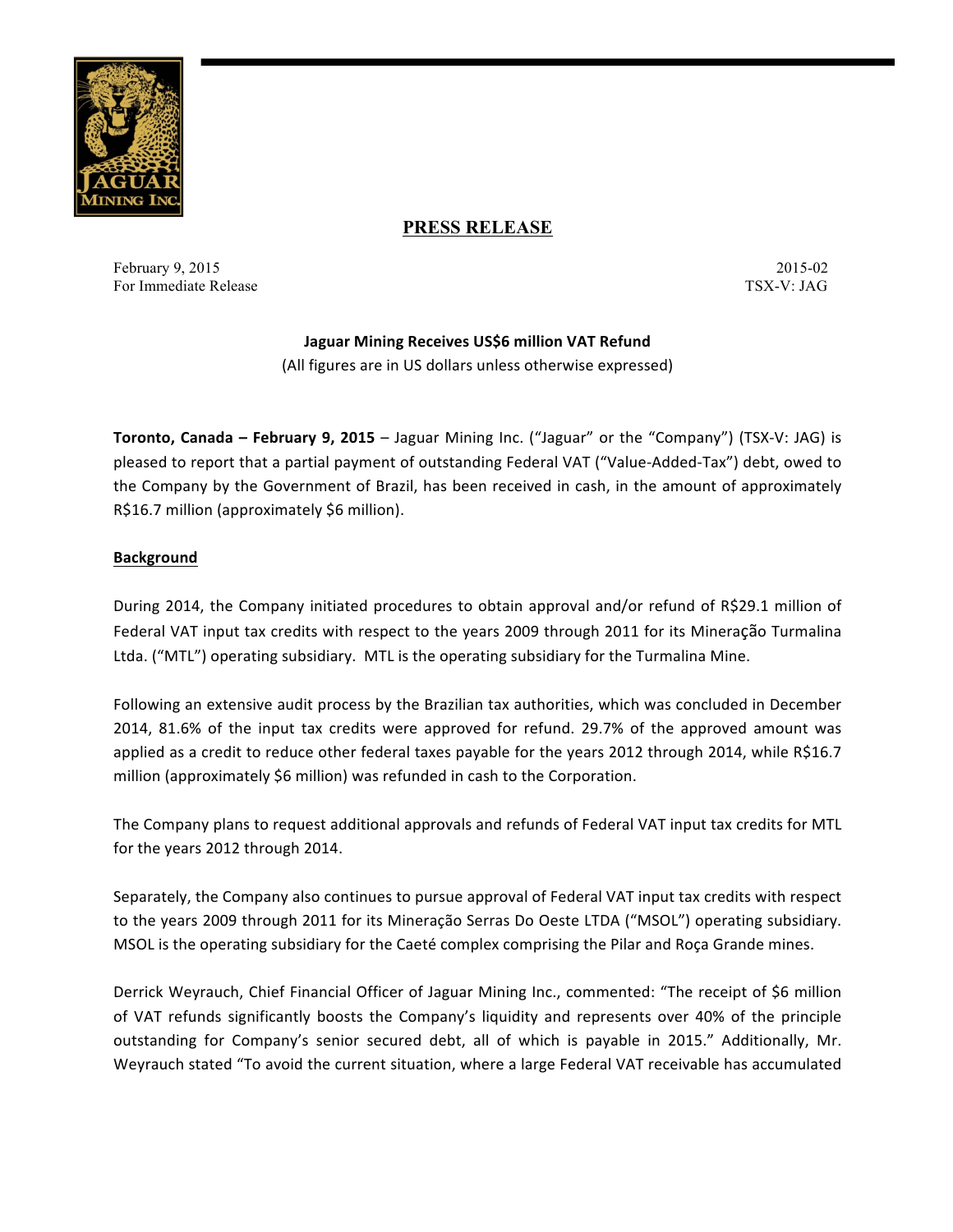and remained unpaid for an extended period, management will continue to vigorously pursue collection and has initiated various administrative changes to accelerate collection efforts."

#### **About Jaguar Mining Inc.**

Jaguar is a gold producer with mining operations in a prolific greenstone belt in the state of Minas Gerais, Brazil. Additionally, Jaguar wholly owns the large-scale Gurupi Development Project in the state of Maranhão, Brazil. In total, the Company owns mineral claims covering an area of approximate 197,000-hectares. Additional information is available on the Company's website at www.jaguarmining.com .

### **FOR FURTHER INFORMATION PLEASE CONTACT:**

Derrick Weyrauch Chief Financial Officer 416-628-9601 dweyrauch@jaguarmining.com

#### **FORWARD-LOOKING STATEMENTS**

Certain statements in this press release constitute "Forward-Looking Statements" within the meaning of the U.S. Private Securities Litigation Reform Act of 1995 and applicable Canadian securities legislation. Forward-looking statements include, but are not limited to, management's assessment of Jaguar's future plans and operation. Certain statements throughout this press *release constitute forward-looking statements (forecasts) under applicable securities laws relating to*  future events or future performance. Forward-Looking Statements can be identified by the use of words such as "are expected", *"is forecast", "is targeted", "approximately", "plans", "anticipates" "projects", "anticipates", "continue", "estimate", "believe" or*  variations of such words and phrases or statements that certain actions, events or results "may", "could", "would", "might", or "will" be taken, occur or be achieved. Forward-Looking Statements involve known and unknown risks, uncertainties and other factors, which may cause the actual results or performance to be materially different from any future results or performance expressed or implied by the Forward-Looking Statements such as obtaining further approvals for tax credits or refunds for the years 2012 through 2014 for MTL, obtaining approval for tax credits or refunds for MSOL, and that the current situation whereby credits continue to be accumulated will not persist. Forward-looking information is based on current expectations, estimates and projections that involve a number of risks and *uncertainties* which could cause actual results to differ materially from those anticipated by Jaguar and described in the *forward-looking information.* The *forward-looking information contained in this press release is made as of the date hereof* and Jaguar undertakes no obligation to update publicly or revise any forward-looking information, whether as a result of new information, future events or otherwise, unless required by applicable securities laws. The forward-looking information *contained in this press release is expressly qualified by this cautionary statement.* 

Forward-Looking Statements involve known and unknown risks, uncertainties and other factors may cause the actual results, performance or achievements to be materially different from those expressed or implied by the forward-looking statements. Such risk factors include, among others the risk of Jaguar's not obtaining further approvals for tax credits or refunds for the years 2012 through 2014 for MTL, not obtaining approval for tax credits or refunds for MSOL, and that the current situation whereby credits continue to be accumulated may persist., as well as those factors disclosed in the Company's current Annual Information Form and Management's Discussion and Analysis, as well as other public disclosure documents, available on SEDAR at www.sedar.com. Although the Company has attempted to identify important factors that could cause actual actions, events or results to differ materially from those described in forward-looking statements, there may be other factors that cause actions, *events* or results not to be as anticipated, estimated or intended. There can be no assurance that forward-looking statements will prove to be accurate. The forward-looking statements contained herein are presented for the purposes of assisting investors in understanding the Company's plan, objectives and goals and may not be appropriate for other purposes. Accordingly, readers should not place undue reliance on forward-looking statements. These Forward-Looking Statements represent the Company's